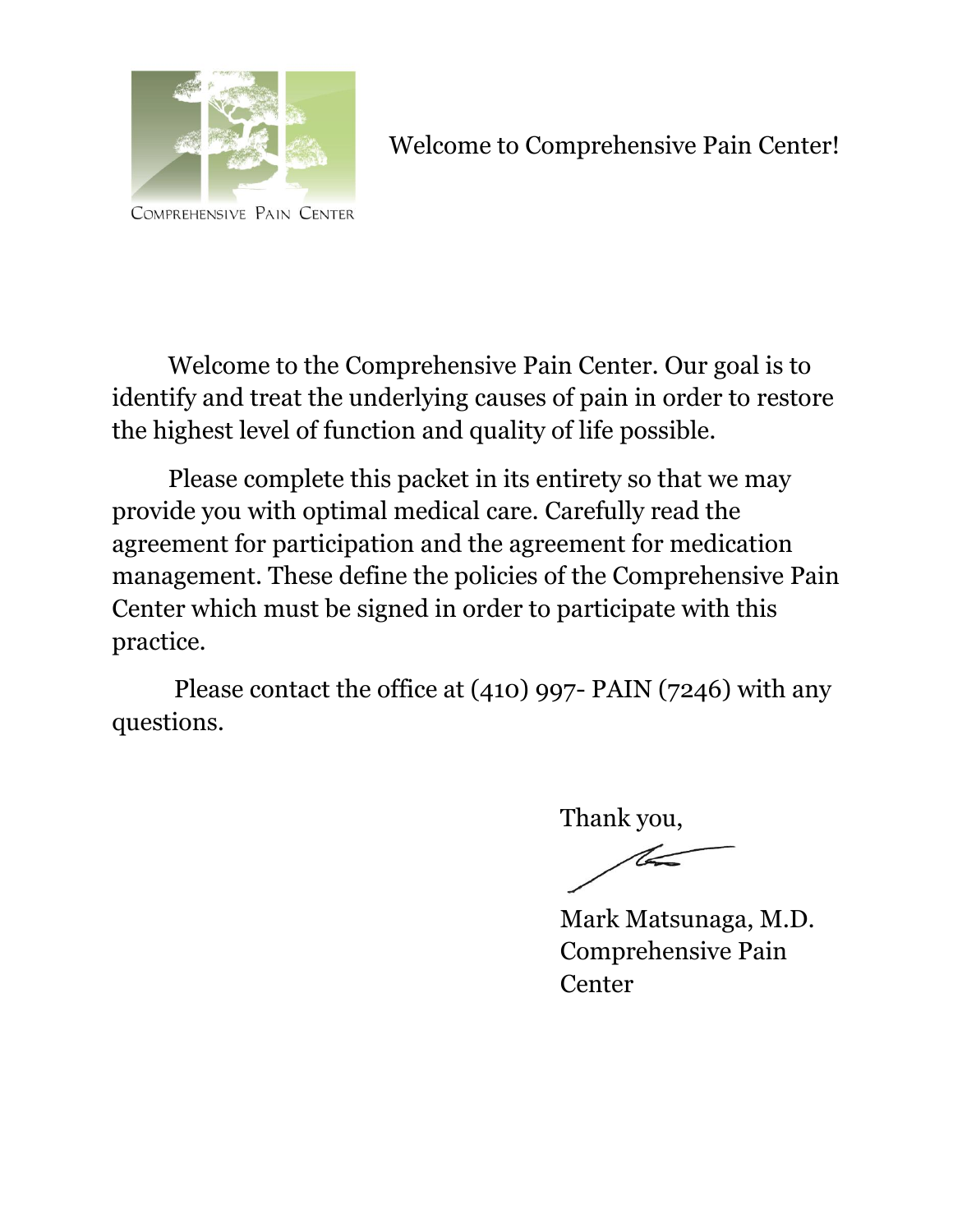| Name                      |             | LAST<br>Marital                      | <b>FIRST</b>      | <b>DOB</b>                   | Spouse's                 | DD/MM/         | <b>SSN</b><br># |                                | $XXX - XX - XXXX$                    |
|---------------------------|-------------|--------------------------------------|-------------------|------------------------------|--------------------------|----------------|-----------------|--------------------------------|--------------------------------------|
| M<br><b>Sex</b>           | $\mathbf F$ | <b>Status</b>                        |                   | <b>STATUS</b>                | Name                     |                | LAST            |                                | <b>FIRST</b>                         |
| Address<br>Home           |             | XXXXX STREET NAME                    | Cell              | City                         | <b>CITY</b>              | E-Mail         |                 | State XX Zip                   | XXXXX                                |
| Phon<br>e                 |             | $(XXX)$ $XXX -$<br><b>XXXX</b>       | Phon<br>e         | <b>XXXX</b>                  | $(XXX)$ $XXX$ -          | Addres<br>S    |                 |                                | EMAIL@YOUREMAIL.CO                   |
| <b>Primary Care</b><br>MD |             |                                      | PMD / PCP         |                              | Referring<br>MD          |                |                 | <b>REFERRING MD</b>            |                                      |
| Employer                  |             |                                      | $\exists$ Retired | <b>EMPLOYER</b>              |                          | Occupatio<br>n |                 |                                | <b>OCCUPATION</b>                    |
| Employme<br>nt Status     |             | $\Box$ Full Time<br>$\Box$ Part Time | Disabled          |                              |                          | Student<br>?   | N <sub>0</sub>  | ∃Full Time<br>$\Box$ Part Time |                                      |
|                           |             |                                      |                   | <b>Insurance Information</b> |                          |                |                 |                                |                                      |
|                           |             |                                      |                   |                              | Primary                  |                |                 | Secondary                      |                                      |
|                           |             | <b>Insurance Company</b>             |                   |                              | PRIMARY INSURANCE        |                |                 |                                | <b>SECONDARY INSURANCE</b>           |
|                           |             | Policyholder Name                    |                   | PRIMARY POLICYHOLDER         |                          |                |                 |                                | <b>SECONDARY POLICYHOLDER</b>        |
|                           |             | Member ID / Group / Policy $#$       |                   | PRIMARY ID / GROUP / POLICY  |                          |                |                 |                                | <b>SECONDARY ID / GROUP / POLICY</b> |
|                           |             |                                      |                   |                              | <b>Emergency Contact</b> |                |                 |                                |                                      |
| Name                      |             | <b>NAME</b>                          |                   | Relation                     | E.G. SPOUSE              |                | Phone<br>#      |                                | XXX) XXX - XXXX                      |

## Patient Information

#### Acknowledgement and Consent

I acknowledge that I have received a copy of the Comprehensive Pain Center's notice of Privacy Practice (Page XXX of XXX). By signing this form, I consent to the Comprehensive Pain Center use and disclosure of protected health information about me for treatment, payment, and health care operations. I understand that I have the right to revoke this consent in writing, except where the Comprehensive Pain Center has already made disclosures in trust on my prior consent.

| Signature                       |                                                                                                                                                                                                    | Date    |         |
|---------------------------------|----------------------------------------------------------------------------------------------------------------------------------------------------------------------------------------------------|---------|---------|
| discuss with each party listed. | Please list family members or others with whom we may discuss your medical information or<br>account information. Please designate by your "X" in the appropriate column, which information we may |         |         |
| Name                            | Relationship                                                                                                                                                                                       | Medical | Account |
|                                 |                                                                                                                                                                                                    |         |         |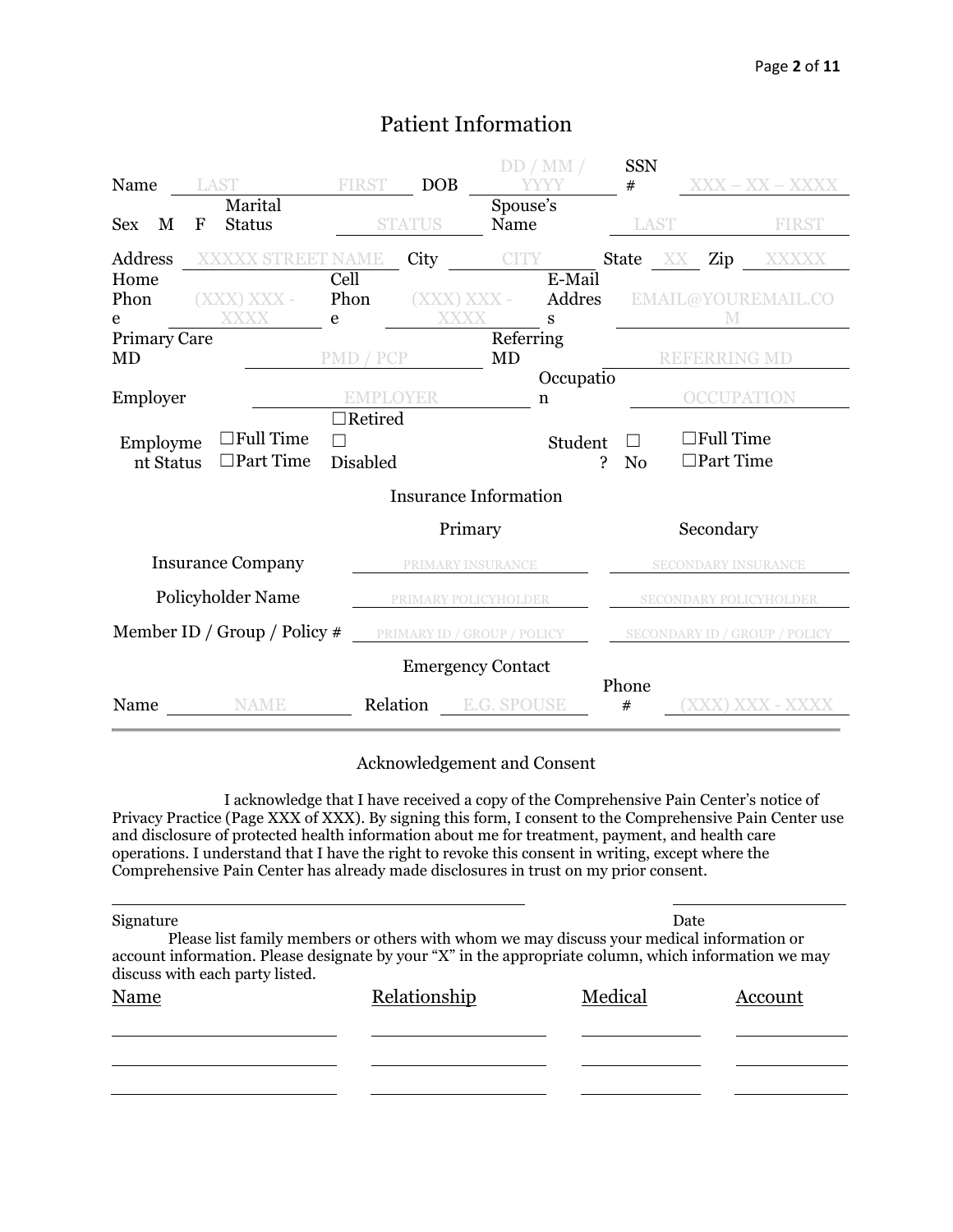### Medical History

*If there is not space in any section, please write on back of page or attach list.*

### **Allergies**

*Please list all allergies, medication or other.* Medication or Other Substance Type of Reaction

**Current Medications**

| Please list all medications you are currently taking. |        |           |              |  |  |
|-------------------------------------------------------|--------|-----------|--------------|--|--|
| Name                                                  | Dosage | Frequency | Side Effects |  |  |
|                                                       |        |           |              |  |  |
|                                                       |        |           |              |  |  |
|                                                       |        |           |              |  |  |
|                                                       |        |           |              |  |  |

## **Past Medical History**

*Please list all current and past medical concerns.*

<u> 1990 - Jan James James Barnett, amerikansk politiker (d. 1900)</u>

### **Surgical History / Hospitalizations**

| Please list all past surgical procedures and hospitalizations. |      |                           |      |  |  |
|----------------------------------------------------------------|------|---------------------------|------|--|--|
| Surgery / Hospitalization                                      | Date | Surgery / Hospitalization | Date |  |  |

### **Family History**

*Please list any and all family medical history, e.g. cancer, high blood pressure* Illness Relationship Approx. Age When Diagnosed

<u> 1990 - Johann John Stein, mars an deutscher Stein (besteht der Stein und der Stein und der Stein und der Stein</u> <u> 1989 - Andrea Stein, amerikansk politiker (d. 1989)</u>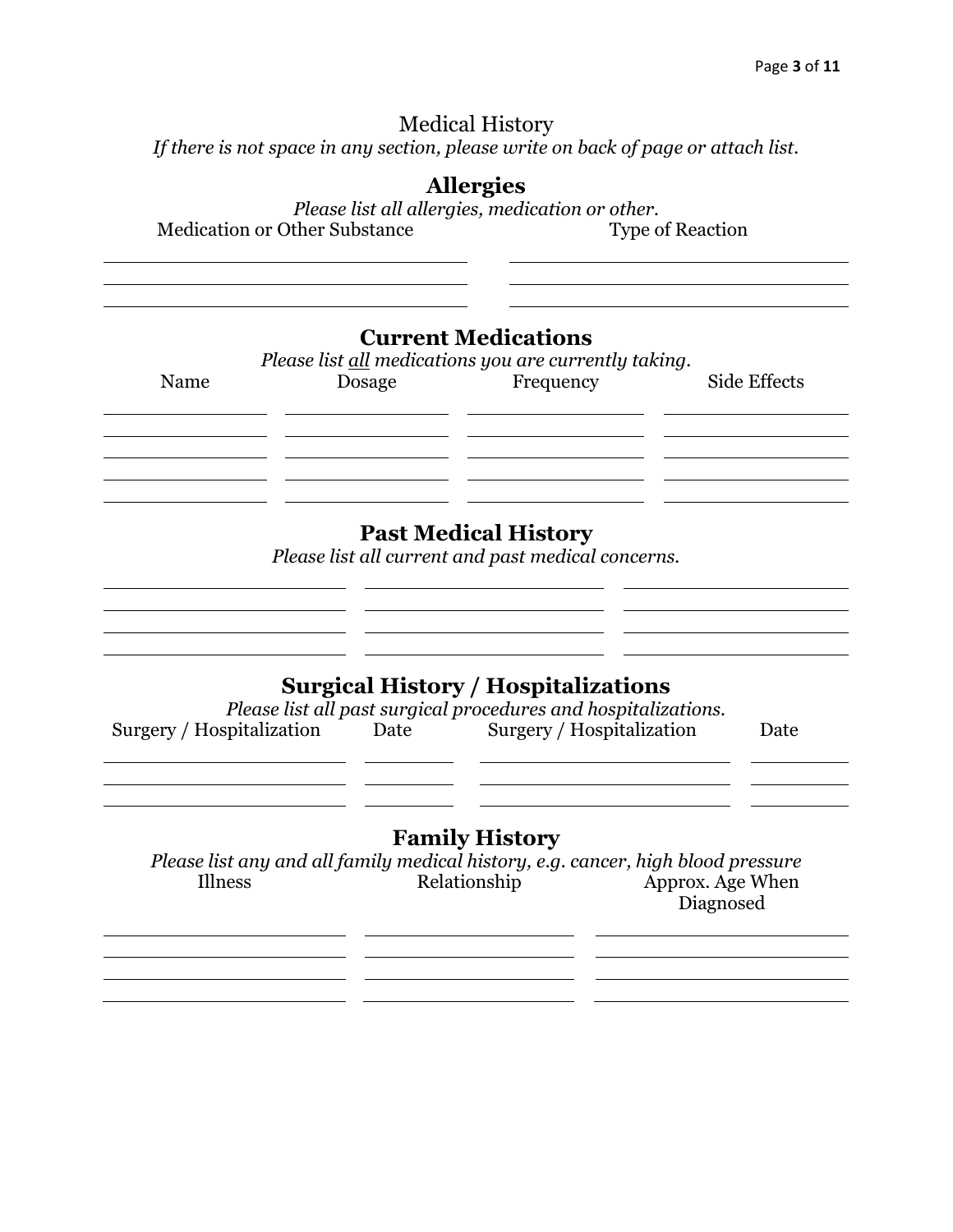| Do you smoke?                                     |                                | Do you drink?                                                                       |                |  |
|---------------------------------------------------|--------------------------------|-------------------------------------------------------------------------------------|----------------|--|
|                                                   | Everyday Smoker Someday Smoker | Yes                                                                                 |                |  |
| <b>Former Smoker</b>                              | Never Smoker                   | No                                                                                  |                |  |
| Packs Per                                         |                                |                                                                                     |                |  |
| Day?                                              |                                | Drinks Per Week?                                                                    |                |  |
|                                                   | Do you drink coffee / tea?     | Do you use recreational drugs?                                                      |                |  |
| Yes                                               | N <sub>0</sub>                 | Yes                                                                                 | $\rm No$       |  |
| Cups Per                                          |                                |                                                                                     |                |  |
| Day?                                              |                                | Type:                                                                               |                |  |
|                                                   |                                | Frequency:                                                                          |                |  |
| Have you ever worked with<br>hazardous materials? |                                | Are you in a relationship where you<br>have been physically hurt or feel<br>afraid? |                |  |
| Yes                                               | N <sub>0</sub>                 | Yes                                                                                 | N <sub>0</sub> |  |
| If Yes,<br>explain:                               |                                | If Yes, explain:                                                                    |                |  |

## Social History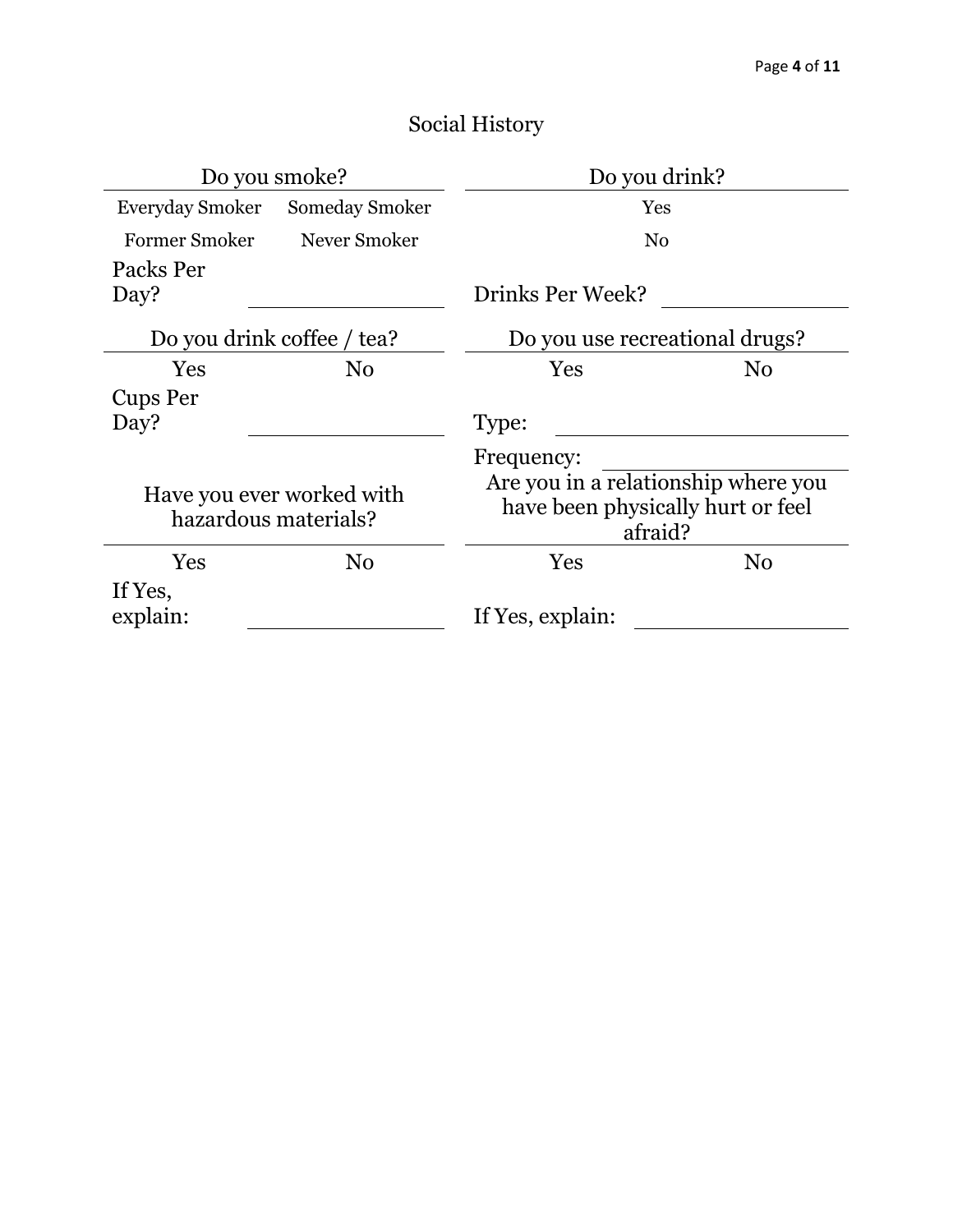## Current Medical Condition

 $\leftrightarrow R$ 

Where is your pain?



| How do you describe       | What makes your pain        | What makes your pain    |
|---------------------------|-----------------------------|-------------------------|
| your pain?                | worse?                      | better?                 |
| Constant                  | Activity                    | Rest                    |
| Intermittent / Occasional | Sitting                     | Sitting                 |
| Local                     | <b>Standing</b>             | Laying Down             |
| <b>Diffuse</b>            | <b>Bending Forward</b>      | <b>Fetal Position</b>   |
| Radiating                 | <b>Bending Backward</b>     | <b>Bending Backward</b> |
| Sharp                     | <b>Sitting to Standing</b>  | <b>Bending Forward</b>  |
| Dull                      | Time of Day AM<br><b>PM</b> | Ice                     |
| <b>Burning</b>            | Hot                         | Heat                    |
| Numbing / Tingling        | Cold                        | Activity                |
| Other:                    | Other:                      | Other:                  |

Do you experience any of the following neurological symptoms? Numbness Tingling Bladder incontinence Bowel Incontinence Weakness Balance Problems Radicular Pain (pain that radiates into a limb) If so, where: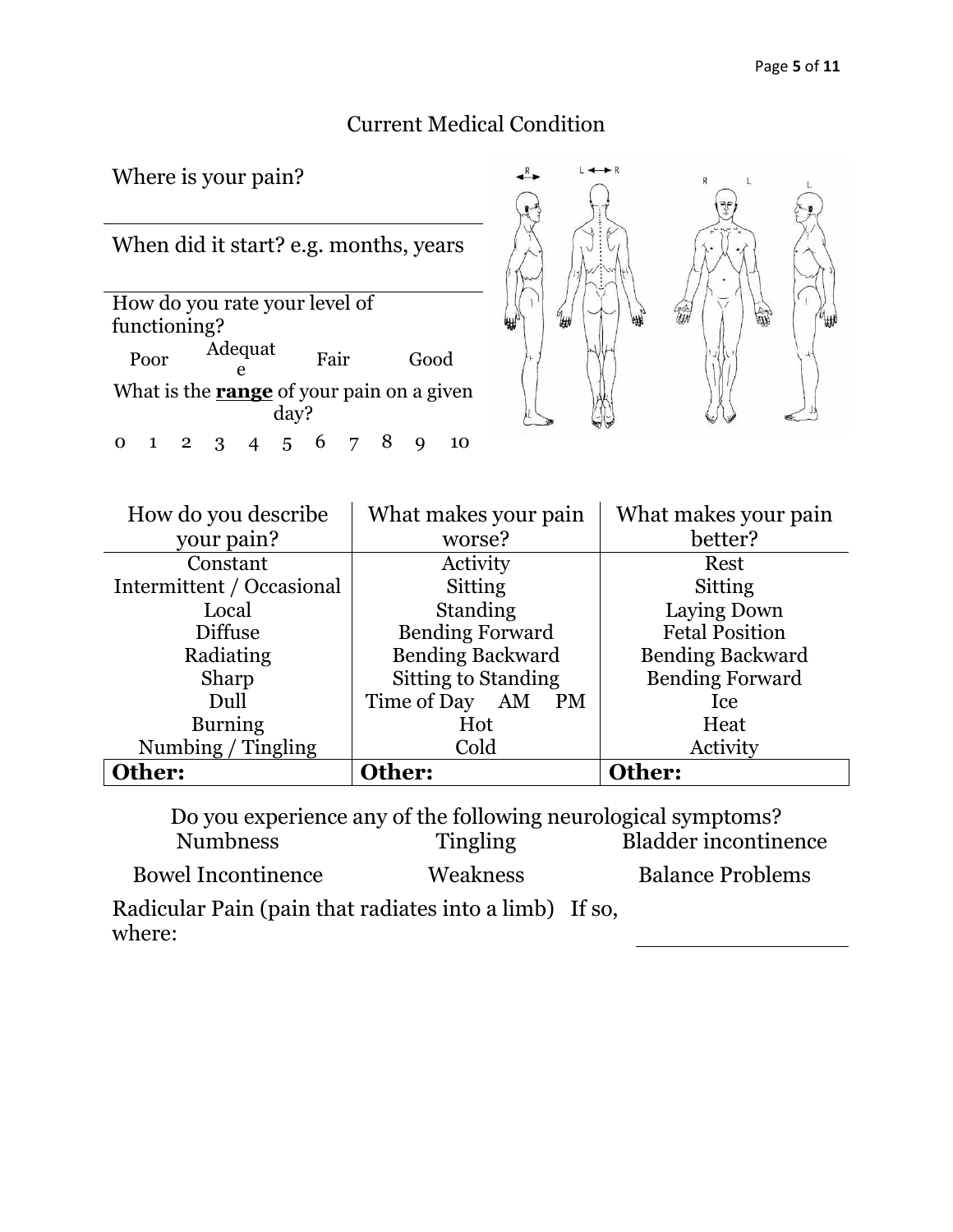## Past Treatment for Current Medical Condition

## **Past Medications**

| Name             | Dosage  | Please list all medications related to your pain that you have taken in the past.<br>Frequency                                                                                                                                                                    | Side Effects               |
|------------------|---------|-------------------------------------------------------------------------------------------------------------------------------------------------------------------------------------------------------------------------------------------------------------------|----------------------------|
| Treatment        | Relief? | <b>Past Treatments / Interventions</b><br>Please list all past treatments related to your current medical condition, e.g. injections,<br>surgery, PT<br>Please indicate the level of relief from your treatment: None, Poor, Adequate, Fair,<br>Good<br>Treatment | Relief?                    |
| Name             |         | <b>Past / Current Specialists</b><br>Please list all specialists you are seeing or have seen in relation to your current<br>medical condition.<br>Specialty                                                                                                       | <b>Currently Treating?</b> |
| Diagnostic Study | Date    | <b>Diagnostic Studies</b><br>Please list all past diagnostic studies related to your current medical condition, e.g. CT,<br>MRI, EMG<br>Diagnostic Study                                                                                                          | Date                       |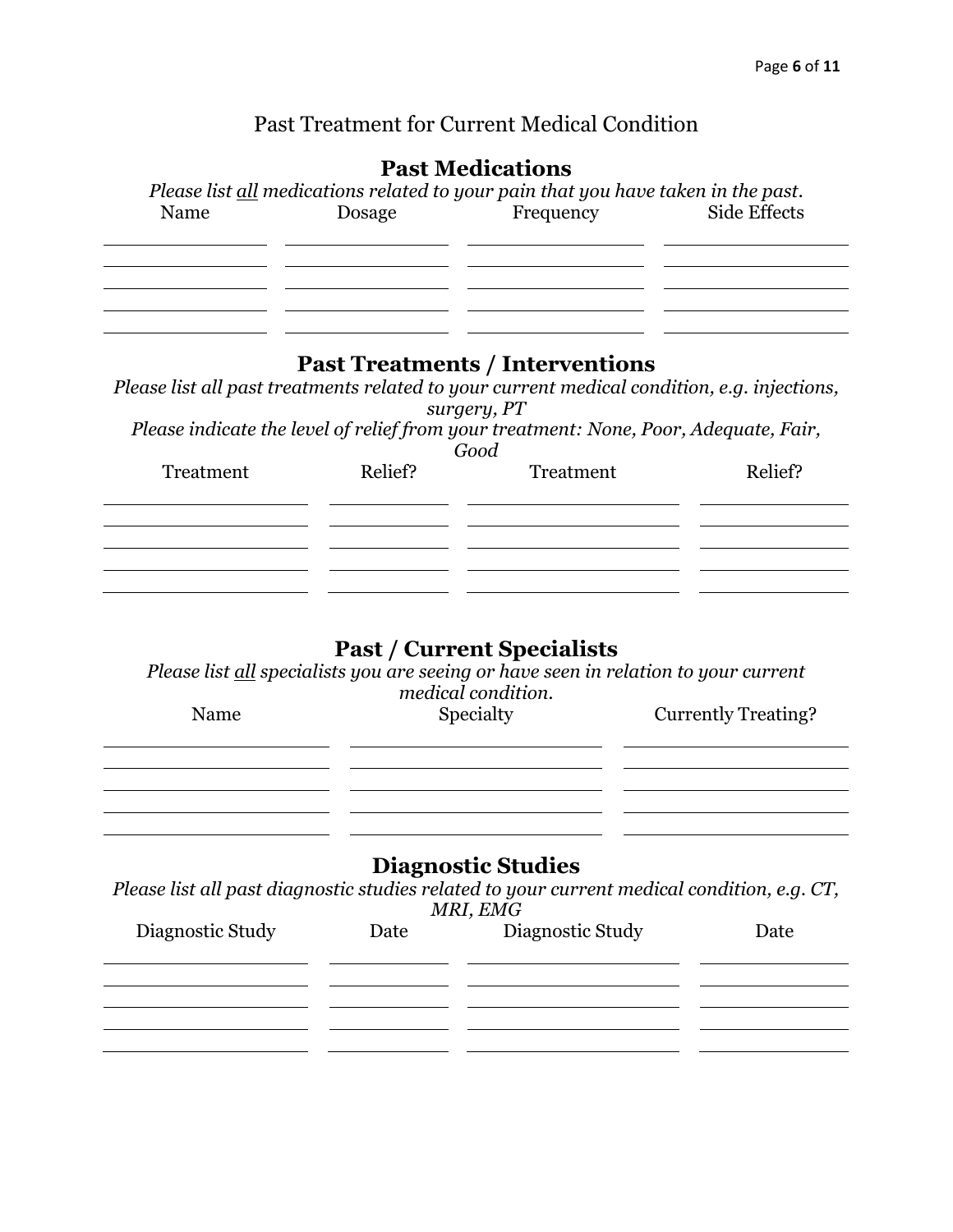## Participation Agreement

- 1. We request payment or co-payment and a valid referral form for services at the time service is rendered. If you require a procedure, we will file an insurance claim on your behalf. We will bill you for the portion of the fee that is not covered by your insurance. I hereby authorize the Comprehensive Pain Center to apply on my behalf for covered services rendered. I request payment from my insurance carrier(s) of record be made directly to the Comprehensive Pain Center. I certify that I have reported correctly with regard to my insurance coverage and further authorize the release of any necessary information, including medical information for this or related claims to my insurance carrier(s) of record. I permit a copy of this authorization to be used in place of the original.
- 2. I will arrive to my appointments ten minutes early to allow time for check-in. If more than **15 min late**, my appointment may be rescheduled, and with no notification, I may be charged a missed appointment fee (\$50 for an office visit, \$75 for a procedure). I will be responsible for obtaining my referrals for my office visits and procedures. If I do not have my referral(s)/approval(s), I may not be able to see the practitioner. If I do need to reschedule, **24 hour notification is required.** Appointment reminder phone calls are not made by Comprehensive Pain Center.
- 3. I will comply with the recommended diagnostic evaluations, therapeutic interventions and ongoing recommendations for optimal medical care outcomes. I understand that weight management is an essential and crucial aspect of my treatment plan and failure to comply with weight management plans.
- 4. I will be responsible for financial obligations which will include co-pays, fees and other charges. They are due prior to the visit with the Comprehensive Pain Center practitioner. I realize I may not be permitted to continue with the care of the Comprehensive Pain Center if I am not responsible with my financial liabilities. I will provide all necessary information to bill my insurance company and keep the Comprehensive Pain Center informed about any changes in insurance coverage.

a. **Self-Pay Rates**: Initial Office Consult \$500; Follow-up \$200; Procedure \$400

- b. **Medical Records**: \$22.88 (prep fee) + 76¢ per page + Shipping
- c. **Medical Forms / Opinions**: \$300 (not part of typical treatment)
- 5. I will restrict phone calls and messages to normal office hours. I will not call for non-emergencies on evenings or weekends. If I do have a medical emergency, I will go the ER and have the ER doctor phone the Comprehensive Pain Center as indicated. I will notify the Comprehensive Pain Center of any narcotic prescriptions that I may obtain from the hospital visit.
- 6. I give permission for the Comprehensive Pain Center to take photographs of me for identification purposes only. I also give consent to have my photo taken if my pain condition would benefit from monitoring the treatment with photographs. These photographs will be for the use of the Comprehensive Pain Center only.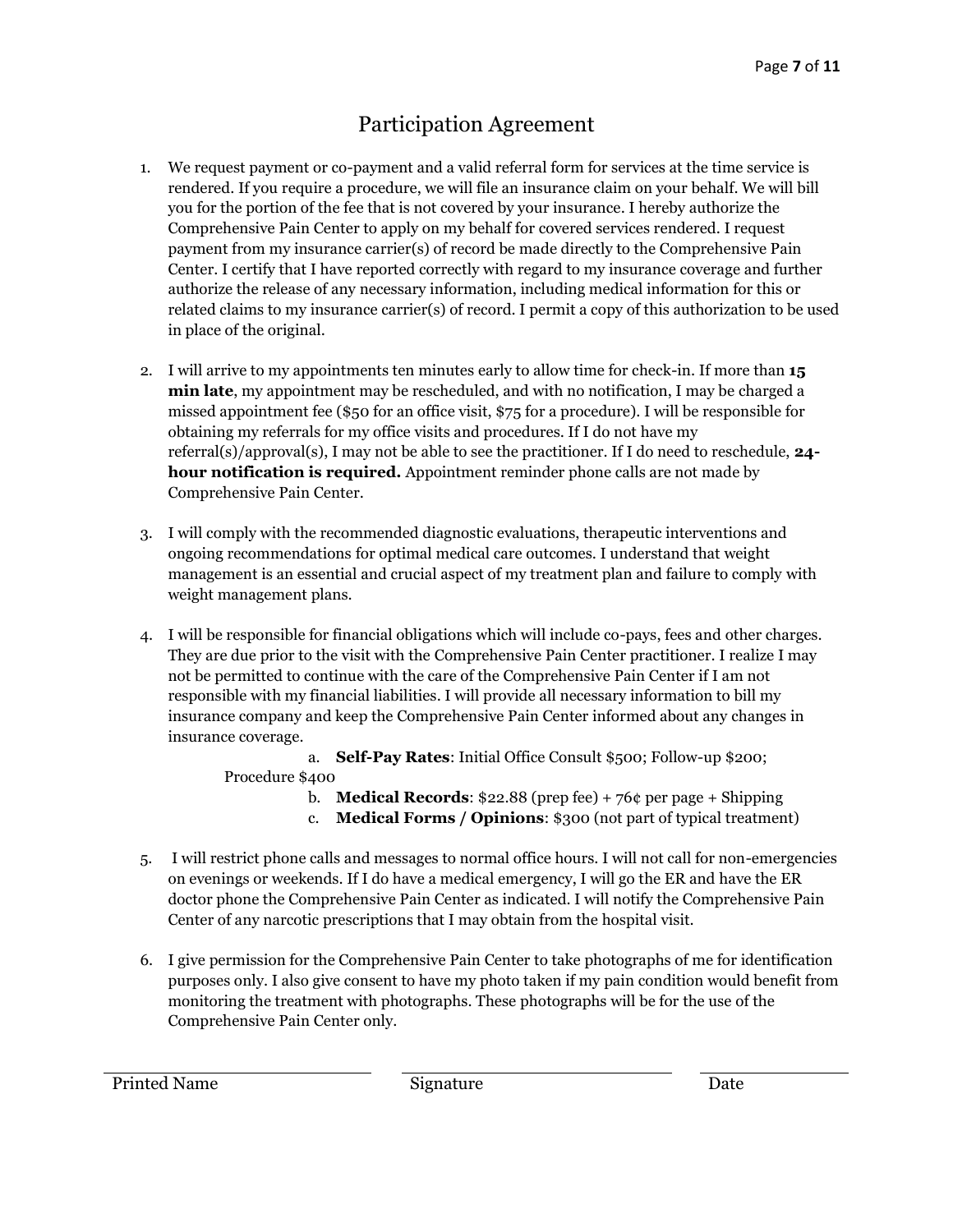#### CAREFULLY READ THE ENTIRE AGREEMENT

Controlled substances such as narcotic pain medications may be prescribed to manage pain. While it is always the goal to control pain to improve quality of life, controlled substances can be dangerous. Controlled substances will only be prescribed with the following agreement between patient and practitioner:

### **Risk of Controlled Substances**

- **1. Sedation / Respiratory Depression** I understand that taking more medication than prescribed can cause sedation and respiratory depression which can be lifethreatening.
- **2. Tolerance / Addiction** I understand that controlled substances have a potential for tolerance and addiction, and understand the difference.
	- **a.** *Tolerance* is a natural decrease in a medication's effect when taken long-term and may require incremental increases in medication dosage.
	- **b.** *Addiction* is the use of medications in a compulsive manner to create a euphoria or heightened mood despite adverse consequences.
- **3. Withdrawal** I understand that not taking medications as prescribed may be dangerous and lead to withdrawal symptoms such as *seizures, cramps, sweats, chills, and aches*.
- **4. Impaired Function** I understand that controlled substances can impair my ability drive, perform intricate tasks, and make important decisions. I will avoid driving while starting or adjusting medications. I will adhere to the recommendation of the medications' manufacturer.
- **5. Side Effects** I understand that new medications, changes to medications, and changes in my medical condition can cause unwanted side effects such as nausea, vomiting, sedation, itching, constipation, and allergic reaction.
- **6. Alcohol Use / Other Medications** I understand that alcohol use with controlled substances can cause respiratory depression, which can be life-threatening. Taking medications such as other opioids, benzodiazepines, or barbiturates can cause over sedation, loss of consciousness, and respiratory depression. Taking medications such as nalbuphine, pentazocine, or buprenorphine may act to reverse one or more medications and lead to withdrawal.
- *7. Men* **- Testosterone** I understand that long-term opioid use can cause low testosterone which can cause changes in mood, stamina, and sexual desire.
- *8. Women* **- Pregnancy** I understand that if I am pregnant or plan on becoming pregnant, opioid use will result in tolerance to opioids in the baby and could be lifethreatening in cases of withdrawal. Birth defects, although rare, are also possible.
- **9. Abuse** I understand that people abuse controlled substances by not taking the medications as prescribed or selling / giving their medications to other people.
- **10.I affirm that I have full right and power to sign and be bound by this agreement. I have read, understand, and accept all its terms.**

Printed Name Signature Date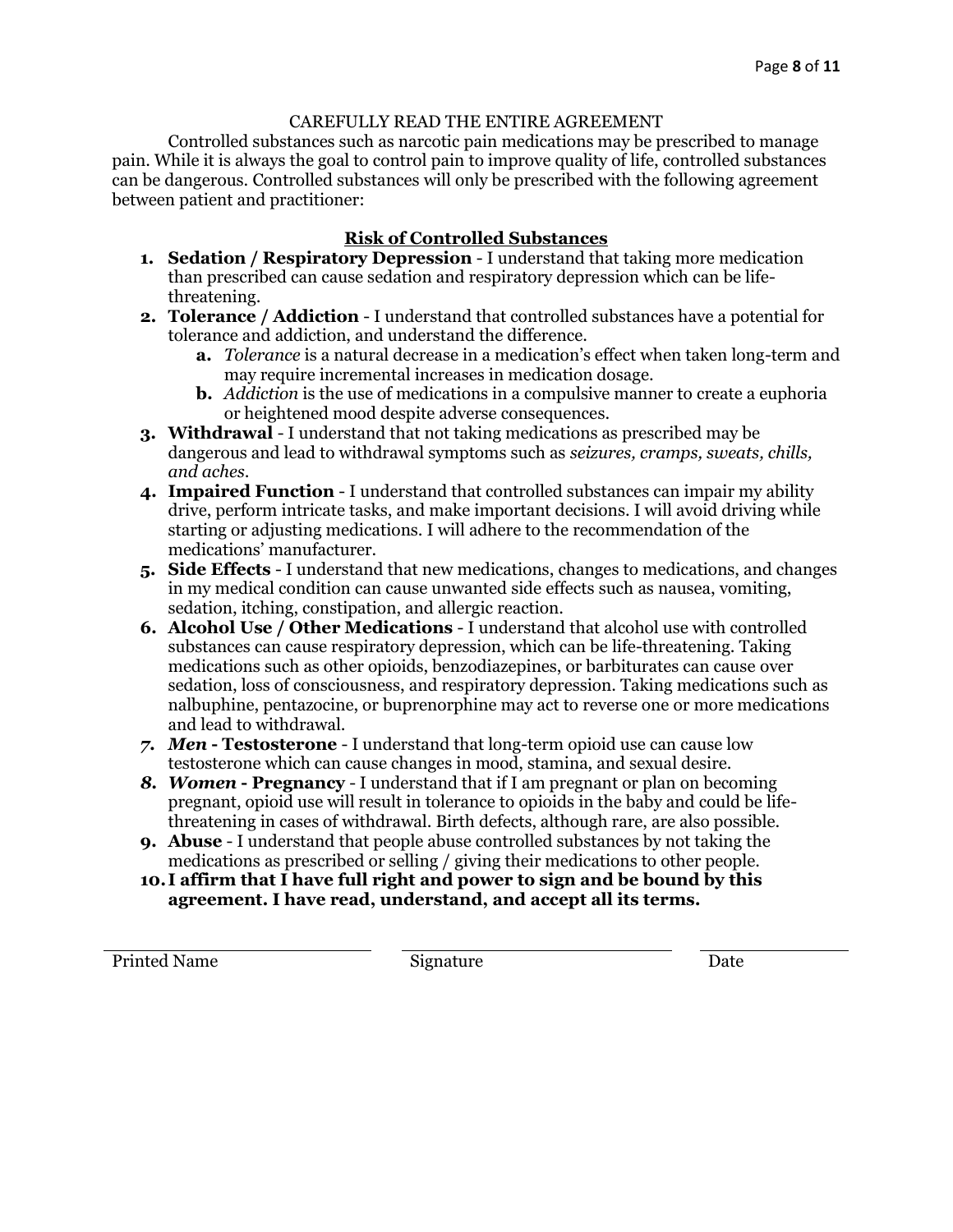### **Policies to Reduce Risks**

- **1. Education on Dangers of Controlled Substances** I understand that controlled substances are potentially dangerous, have been informed of and understand all the aforementioned dangers of controlled substances.
	- **1. Attendance to** *Understanding Pain Management* **–** I understand that I may be required to attend a group education session covering general pain education, managing expectations, understanding abuse / addiction, coping mechanisms, etc. with staff psychologist Joseph Eisenberg PhD.
- **2. One Pain Practitioner** I understand that all controlled substances should come from my pain practitioner at OACM/CPC. If prescriptions filled elsewhere I am responsible for notifying my pain practitioner.
- **3. One Pharmacy** I understand that I must use only one pharmacy to fill my controlled substance prescriptions.
- **4. No Early Refills** I understand that I must take my medication as prescribed. Early refills due to running out early, lost / stolen medication is unacceptable.
- **5. Random Urine Toxicology**  I understand that I may be randomly selected to provide a urine sample for testing to ensure appropriate medication management.
- **6. Keep Safe and Secure** I understand that my medications are my responsibility. Lost / stolen medications will not be replaced. Be sure to keep medications away from children.
- **7. No Diversion** I understand that I cannot share my medications, sell my medication, or otherwise permit access of others to my medication.
- **8. Attend Appointments** I understand that in order to receive a controlled substance, I must attend my appointment and will not be prescribed medication otherwise.
- **9. Communication** I understand that I must communicate any changes to my medication or medical condition to my practitioner.
- **10. Medication Switch** I understand that if I wish to switch medications for any reason, I must return my current prescription.
- **11. Follow Treatment Plan** I understand that I must adhere to the full treatment plan recommended by my practitioner, not just medication management.
- **12. Background Check** I understand that my practitioner may access criminal background, past pertinent medical history, or a prescription drug monitoring programs (e.g. CRISP).
- **13. Post-Dated Prescriptions** I understand that if I cannot make my appointment due to vacation, illness, or other emergency, my prescriptions will be post-dated.
- **14. All Questions Answered - I affirm that I have full right and power to sign and be bound by this agreement. I have read, understand, and accept all its terms. I understand that violation of any policy is grounds for discontinuing treatment at my practitioner's discretion.**

Printed Name Signature Signature Date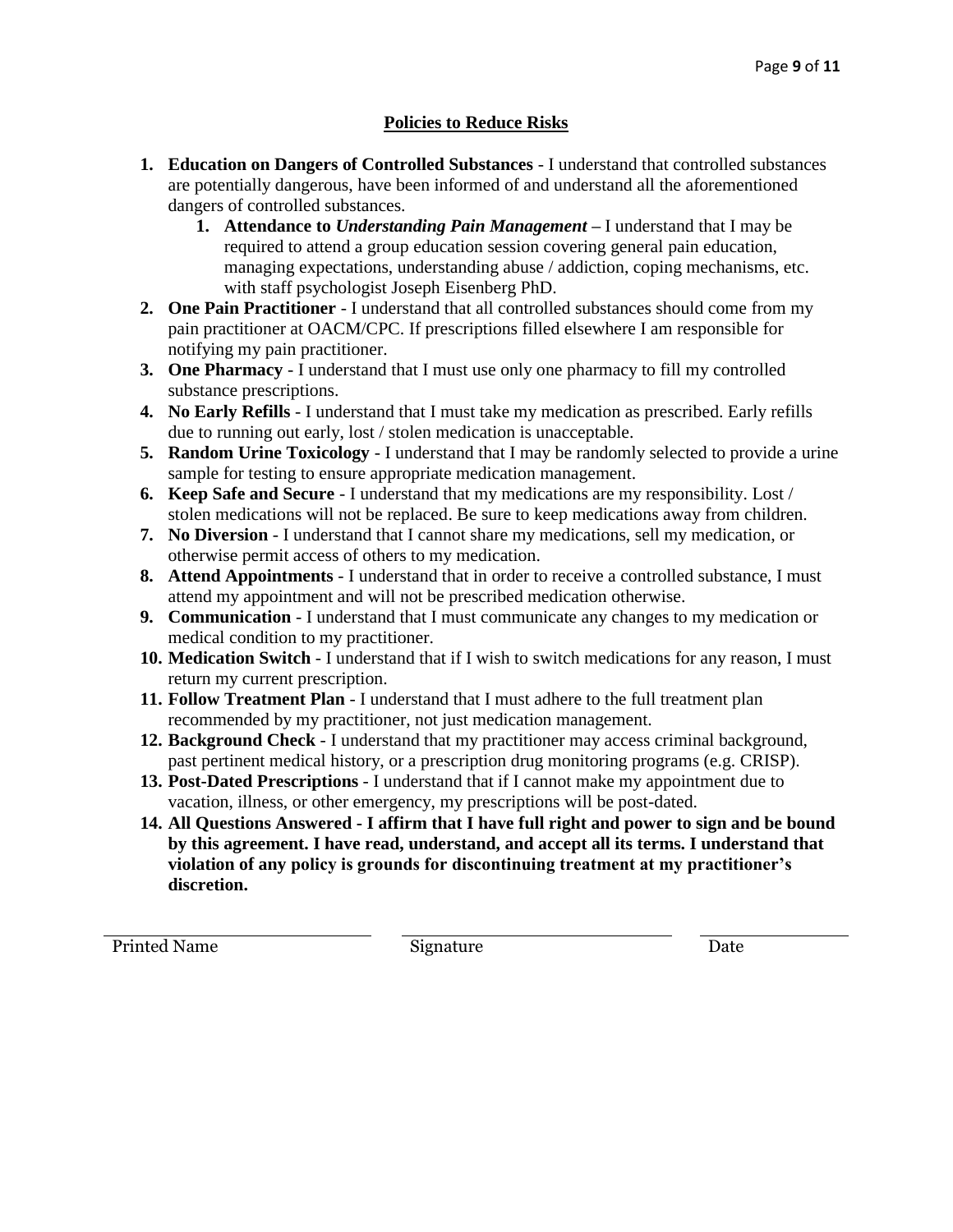#### Release of Records

#### Release CPC Records to Someone Else

*Allows CPC to Send Records to your Referring Doctor, Primary Care, Attorney, etc.* 

I hereby authorize and request that Comprehensive Pain Center release to the below named physician, attorney, or institution copies of my medical records. I am also permitting you to share my medical information dealing with my pain management care to others who are trying to help me with my painful condition. This authorization is valid for any and all information related to past and present medical history, diagnosis and management. It is also valid for one year and automatically renews every year unless I otherwise specify, in writing, stating my desire to not share my medical information. I understand that the medical records to be released may contain information related to HIV status, AIDS, sexually transmitted diseases, alcohol or drug use, or mental health services, and I hereby authorize the release of this potentially pertinent information.

Release Medical Information

To:

Printed Name Date Name Signature Signature Date Date

#### Release of Others' Records to CPC

*Allows CPC to Receive Records from your Referring Doctor, Primary Care, Attorney, etc.*

I request that release my medical records to Comprehensive Pain Center as allowed by the Health Insurance Portability and Accountability Act (HIPAA) and Department of Health and Human Services regulations. I am authorizing release of any and all medical records, including records obtained from other medical professionals and/or organizations. I understand that after the custodian of records discloses my health information, it may no longer be protected by federal privacy laws. I further understand that this authorization is voluntary and that I may refuse to sign this authorization. My refusal to sign will not affect my ability to obtain treatment; receive payment; or eligibility for benefits unless allowed by law. By signing below, I represent and warrant that I have authority to sign this document and authorize the use or disclosure of protected health information and that there are no claims or orders pending or in effect that would prohibit, limit, or otherwise restrict my ability to authorize the use or disclosure of this protected health information.

| Printed<br>Name.<br>. | 19 nature -<br>$- - - -$ | Date |
|-----------------------|--------------------------|------|
|                       |                          |      |

Release of Pharmacy Records *Allows CPC to Obtain your Prescriptions Fill History*

I request that my pharmacy release my medication history to Comprehensive Pain Center as allowed by the Health Insurance Portability and Accountability Act (HIPAA) and Department of Health and Human Services regulations. I am authorizing release of any and all records requested. I understand that after the pharmacy discloses my medication information, it may no longer be protected by federal privacy laws. I further understand that this authorization is voluntary and that I may refuse to sign this authorization, however, refusal to sign this agreement will disqualify me from receiving narcotic prescriptions for treatment of chronic pain symptoms. By signing below, I represent and warrant that I have authority to sign this document and authorize the use or disclosure of protected health information and that there are no claims or orders pending or in effect that would prohibit, limit, or otherwise restrict my ability to authorize the use or disclosure of this protected health information.

Printed Name Date Signature Signature Date Date